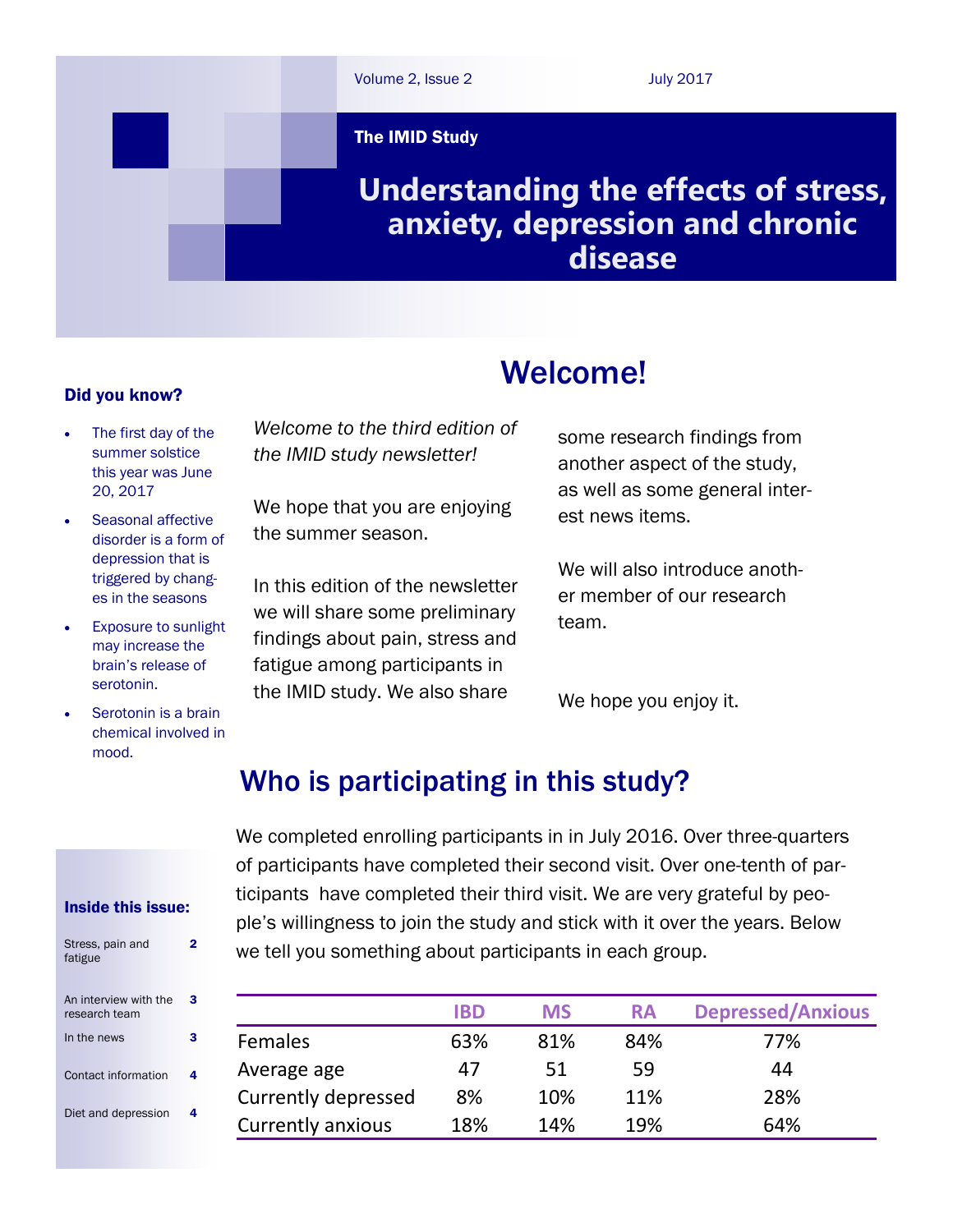## Comparing levels of stress, pain and fatigue across groups

We have started to compare levels of stress, pain and fatigue across the groups of participants in this study. As a starting point we have focused on severe levels of these symptoms.

#### *What did we find?*

Severe stress, pain and fa-

tigue were fairly common in all groups (Figure 1).

A greater percentage of people in the depressed/ anxious group reported severe stress and severe fatigue than in people in any other group. The percentage of people who reported severe pain was also higher in

the depressed/anxious group than in the other groups BUT severe pain was nearly as common in people with RA.

The frequency of severe stress, pain and fatigue level was similar in men and women (Figure 2).



Figure 2.

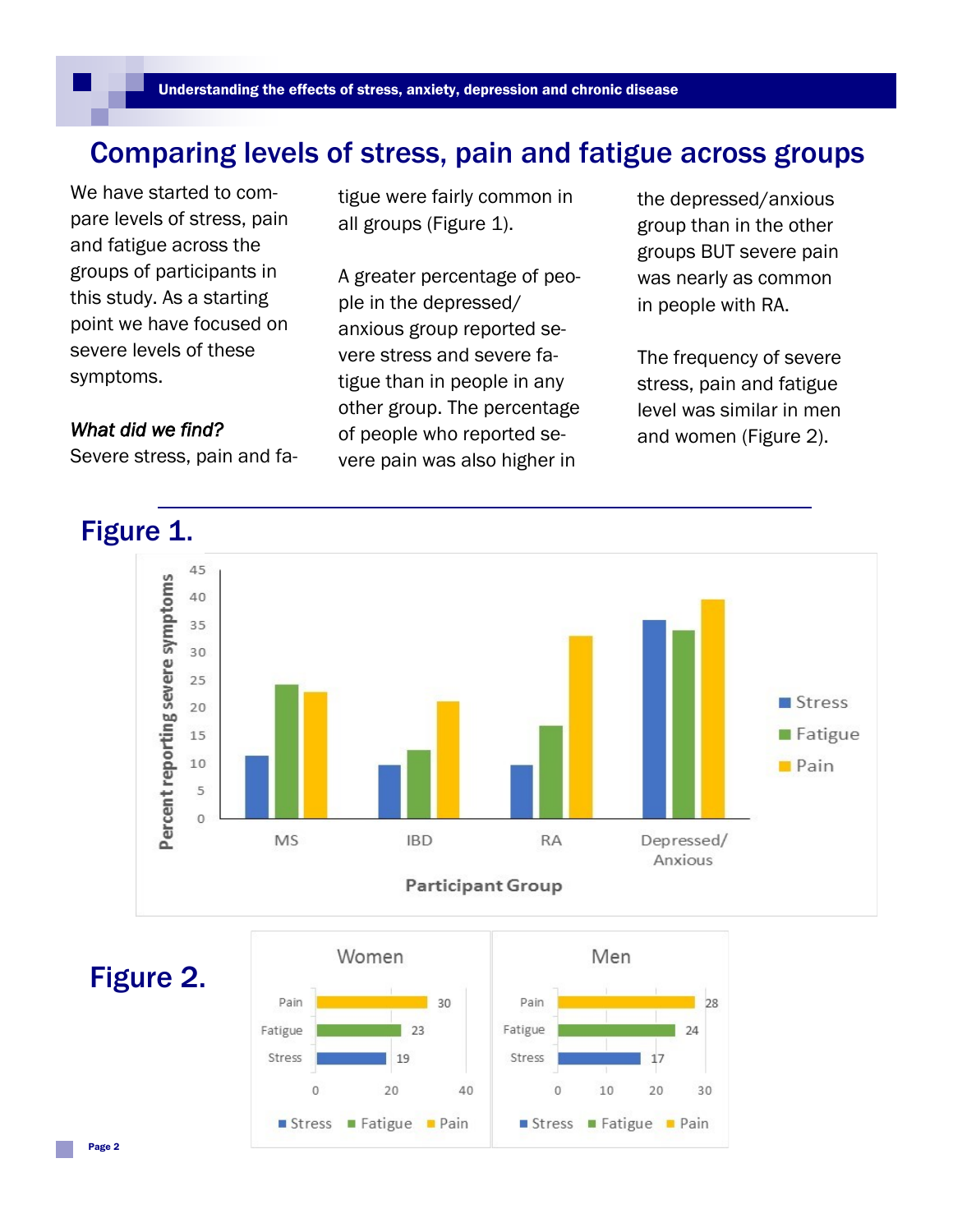# Meet the research team: Dr. Alex Singer

#### *Where are you from?*

...Toronto. I moved to Winnipeg to complete my family medicine residency. Now I an an Assistant Professor in the Department of Family Medicine at the University of Manitoba.

*What is your role in the IMID study?* 

### In the news

Dr. Bernstein presented new findings from the IMID study at the Digestive Diseases Week annual meeting in Chicago in early May. Using anonymous health service use in-

### More news

Dr. El-Gabalawy, a coinvestigator in the IMID study, and colleagues recently found that mood affects other symptoms in people with arthritis. Participants in the study

...I am a coinvestigator. I ensure the study findings are relevant to primary care providers.

### *What do you hope to learn from this study?*

...Enhance my research skills. I hope we will develop better tools to help people with multiple health conditions.

### *What other research are you involved in?*

I am the Network Director of the Manitoba Primary Care Research Network, a large Canadian collaboration that uses information on primary care drawn from electronic medical records. We aim to improve primary care.



Alex Singer, MD Co-Investigator

formation for residents of Manitoba, he found that people with IBD were 47% more likely to have a diagnosis of depression before they were diagnosed with IBD than

people without IBD of the same age and sex. People with IBD were also 22% more likely to have a diagnosis of anxiety disorder before they were diagnosed than people without IBD.

#### *Did you know?*

*There are two main forms of IBD: Crohn's disease & ulcerative colitis* 

included 148 people with early inflammatory arthritis. Each year these individuals reported their symptoms of depression, anxiety, pain and fatigue. Fatigue was associated

with depression and anxiety. Increasing symptoms of anxiety and depression over time were associated with pain, fatigue, and severity of joint symptoms.

These findings were presented at the American College of Rheumatology meeting in November.